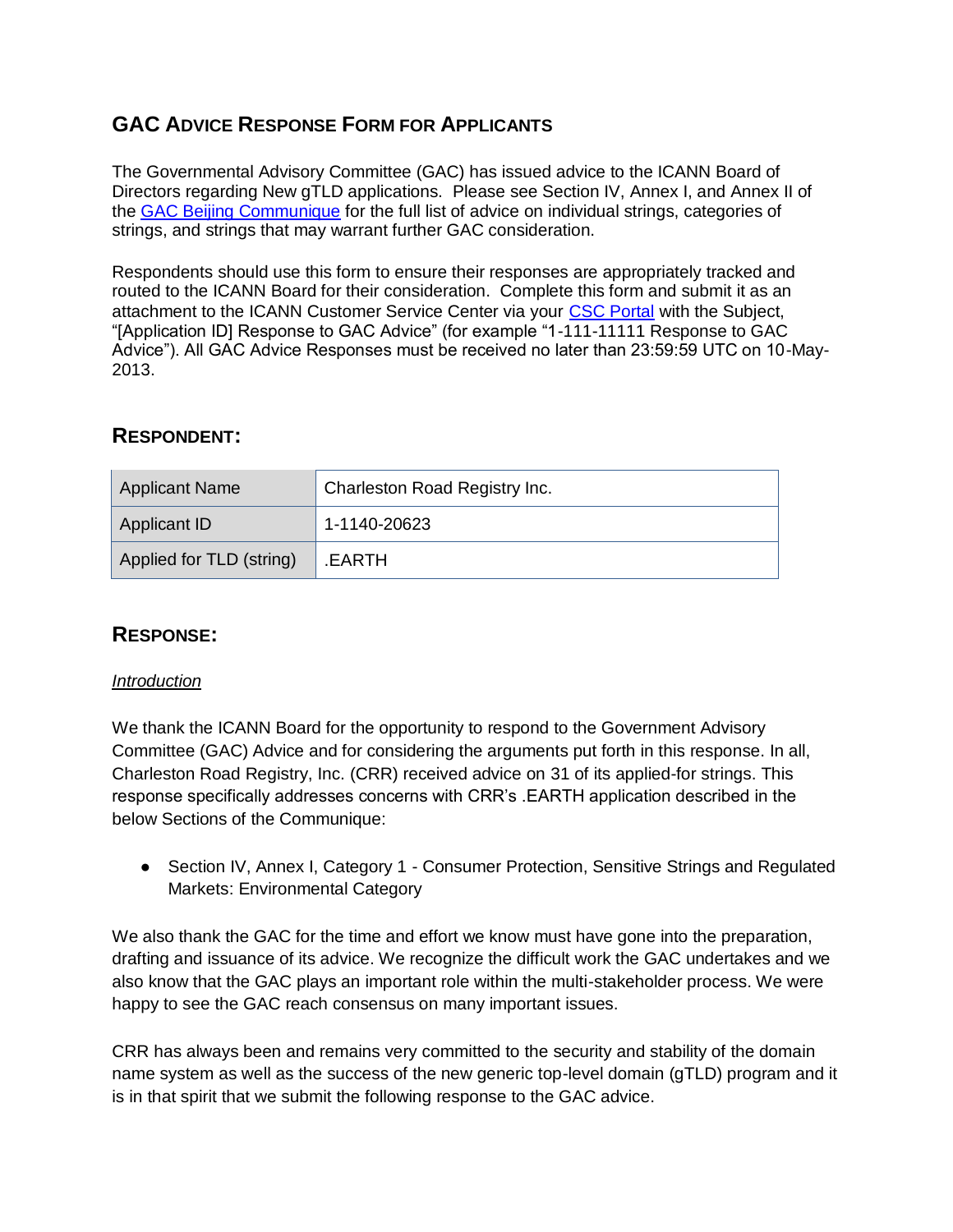#### *Purpose of the .EARTH TLD*

CRR has stated in its response to question 18(a), Mission/Purpose of the proposed gTLD states:

> *The proposed gTLD will provide the marketplace with direct association to the term, ʺearth.ʺ The mission of this gTLD, .earth, is to provide a dedicated domain space in which registrants can enact second-level domains that extend the amount of information available on the Internet about Earth,*  specific locations, the environment and other "green" topics, the ecosystem, *and⁄or the solar system. This mission will enhance consumer choice by providing new availability in the second-level domain space, creating new*  layers of organization on the Internet, and signaling the kind of content *available in the domain. Charleston Road Registry believes that registrants will find value in associating with this gTLD, which could have a vast array of meanings and purposes. Charleston Road Registry expects these uses may include but are not limited to applications such as recycle.earth, ViewFromSpace.earth, or HelpThe.earth.*

### *Category 1 GAC Safeguard Advice Does Not Apply to CRR's .EARTH Application*

The GAC's Category 1 safeguard advice asks that strings that are linked to regulated or professional sectors provide additional consumer protections.

Category 1 safeguard advice suggests additional safeguards should apply to the .EARTH string under the Environmental Category. It is our belief the safeguard advice the GAC has requested for this string does not apply to CRR's application for .EARTH as "earth" is not part of a regulated or professional sector involving a level of implied trust from consumers and carrying higher levels of risk associated with consumer harm. The term "earth" is a generic word that is not directly related to a specific type of environmental safeguards. Further, CRR has adopted a set of safeguards that go above and beyond safeguards required by the Applicant Guidebook and as such, we feel that all of our TLDs will offer consumers considerable protections against abuse.

#### *Additional Safeguards Provided for All CRR Applications*

Finally, as part of our commitment to improving the Internet ecosystem through the new gTLD program, CRR seeks to mitigate the problem of abusive registrations and uses of domain names. We recognize that such abuses create security and stability issues for the registry, registrars, and registrants, as well as for users of the Internet in general. Accordingly, CRR will work hand-in-hand with our parent company, Google Inc., to provide a secure Internet space for all of our new gTLD registries, where harmful practices such as phishing, malware, spamming, pharming, and child pornography are not tolerated. Our robust abuse policy will ensure that